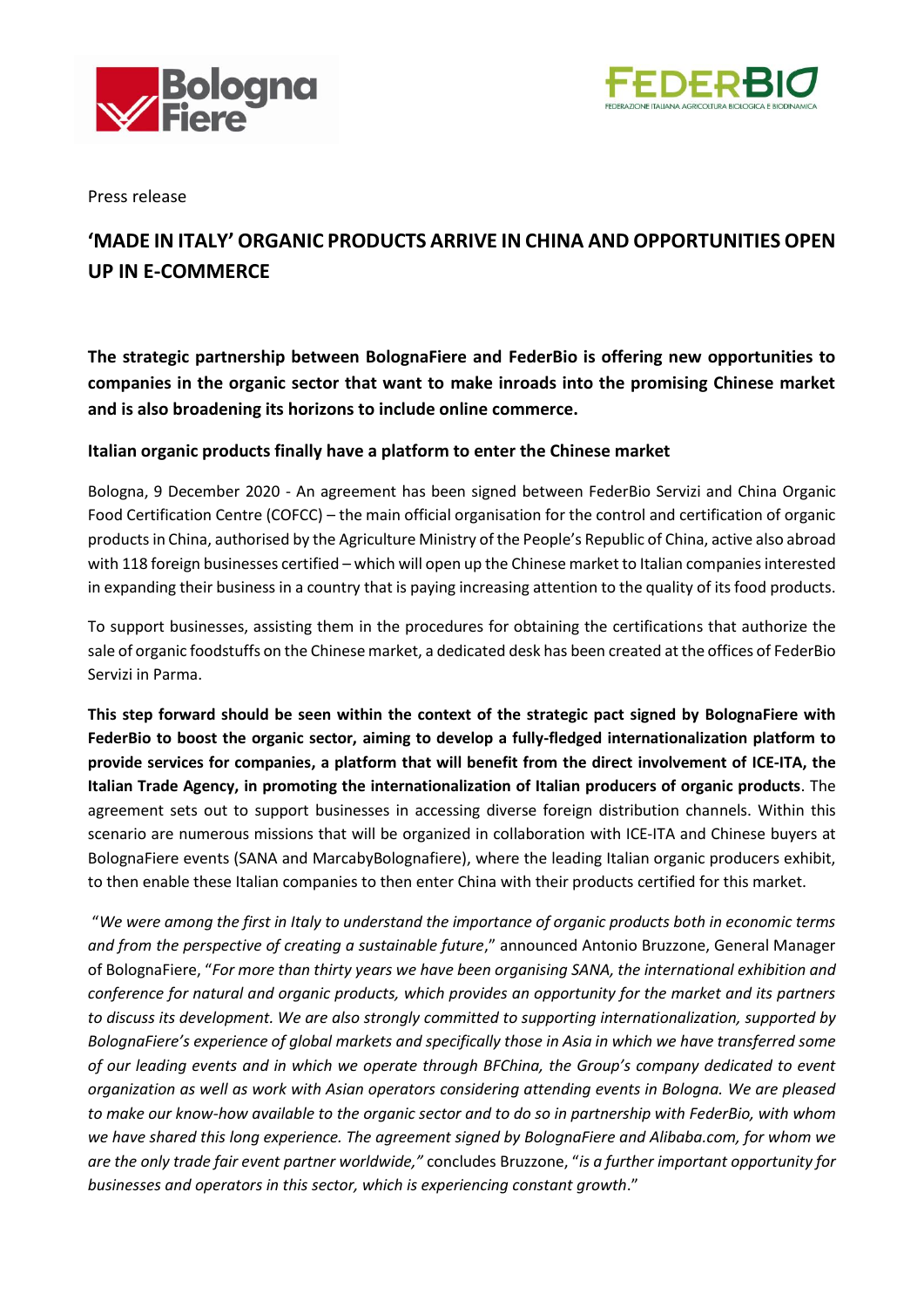*"The signature of this agreement through FederBio Servizi*," announced Paolo Carnemolla, President of FederBio Servizi, *"is part of the framework of strategic collaboration with BolognaFiere to create a platform*  for the promotion and internationalization of Italian organic products, with the aim of supporting and further *developing Italy's role in the fastest growing international markets. The market for organic products is regulated by standards and certification systems that, outside the EU and existing equivalence agreements, require specific skills and capabilities in addition to direct relationships with local certification systems that are often particularly complex and rigorous, as is the case in China. The Chinese market*," *continues Carnemolla*, "*is a great opportunity also for Italian producers, given that China exports raw materials but imports transformed products certified with the EU's organic logo. In order to equip Italy too with a service to access the certification system, and counting on the synergy with a system of promotion implemented by BolognaFiere and ICE-ITA in collaboration with FederBio, is a systemic action that is now more necessary than ever to promote the recovery of our exports*."

Also providing further tangible support to the strategies for internationalization is the partnership recently agreed between BolognaFiere and Phenix Exhibitions, which each year in Xiamen organises China's leading event for the organic food sector, the **China International Organic Food Expo (CIOFE)**, a now consolidated appointment for the sector of organic food in general and that enjoys substantial participation from businesses specialised in organic fruit and vegetables, a compartment that represents an ideal launch pad from which to enter China. The event has been identified as a priority also by ICE-ITA, which intends to use it as a platform for the promotion of 'Made in Italy' organic products once the Covid-19 emergency has been overcome.

In recent years sales of organic products in the Chinese market have registered growth of 35%, becoming the second largest market in Asia for this sector, demonstrating growth that is of potential interest also for the Grocery Retail sector. That is why BolognaFiere decided to launch **Marca China**, the new project scheduled to make its debut from 8 to 10 June 2021 in Shenzen, a metropolis in the Greater Bay Area in the province of Guangdong in southern China. The new event will present to Chinese operators the vast range of Italian organic products to propose their use for private labels in China's burgeoning Grocery Retail sector. The Chinese businesses that express interest in the Italian offer will then be invited to learn more in Bologna, where each year the specialist event MarcabyBolognaFiere is held. Grocery Retail is a strategic channel in China and is experiencing an important phase of evolution, increasingly attentive to the requirements of Chinese consumers, who are particularly sensitive to the issue of food safety and therefore also to quality organic foods like those 'made in Italy'.

Also in China, at the same time as **Marca China**, the exhibition centre in Shenzen will be the venue for the event **Wine to Asia 2021**, a new fair that will provide the opportunity to monitor emerging trends from the Wine sector in Asian markets and create further synergies with visitors.

With these two fair products in the promotional schedule (CIOFE Xiamen and MARCA China Shenzen) Italian companies in the sector are being offered a double possibility when it comes to entering the Chinese market, to then consolidate their position once certification for this market has been obtained, a process that has been simplified thanks to the agreement signed with COFCC. In addition to working with Chinese Grocery Retail and accessing traditional physical retail points for the organic sector, the project also involves helping businesses position themselves with online sales platforms, which will be increasingly present at these fair events.